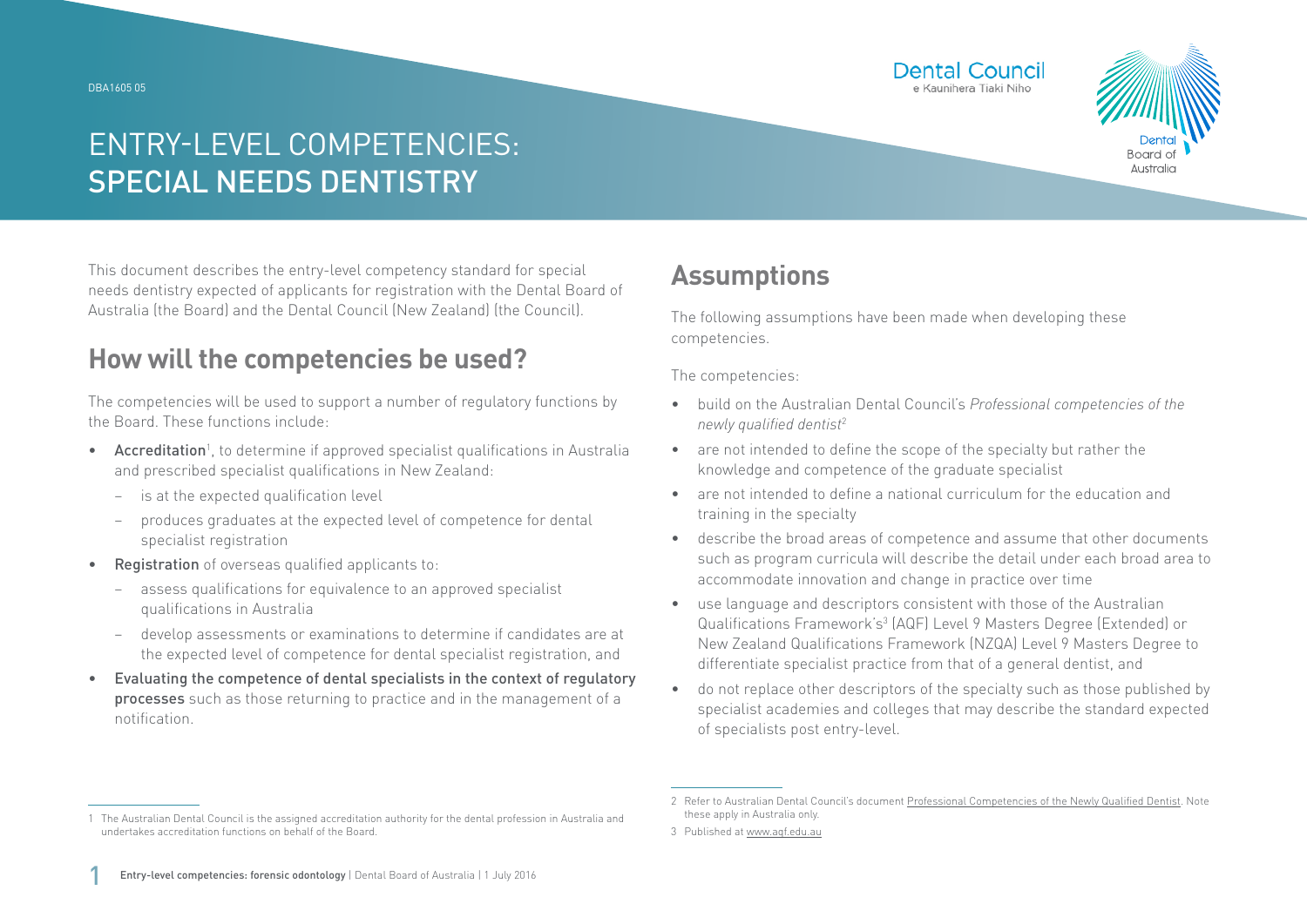### **How to read the competencies**

The competencies should be read:

- with an understanding of how they are to be used, and
- in the context of how they are relevant to the particular specialty this will mean that competencies generic to all specialties may be demonstrated differently in each specialty.

© AUSTRALIAN HEALTH PRACTITIONER REGULATION AGENCY and DENTAL BOARD OF AUSTRALIA, 2016

This publication may be copied, transmitted and distributed for educational or research purposes

## **Definition**

### **Australia**

Dental Board of Australia *List of approved specialties*<sup>4</sup> .

Special Needs Dentistry is defined as:

*The branch of dentistry that is concerned with the oral health care of people with an intellectual disability, medical, physical or psychiatric conditions that require special methods or techniques to prevent or treat oral health problems or where such conditions necessitate special dental treatment plans.*

#### **New Zealand**

The *Health Practitioners Competence Assurance Act* (the Act) describes a scope of practice as the health service that a practitioner registered in that scope of practice is permitted to perform, subject to any conditions for the time being imposed by the responsible authority.

The Council publishes a scope of practice as a Notice in the New Zealand Gazette under section 11 of the Act.

The scope of practice for Special Needs Dentistry $^5$  is described as:

*Special needs dentistry specialists practise in the branch of dentistry that is concerned with the oral health care of people adversely affected by intellectual disability, medical, physical or psychiatric issues.* 

*(NB Special needs specialists who wish to identify their particular expertise in hospital dentistry can apply to Dental Council to use the specialist title 'Special Needs Dentistry (hospital)'.)*

*Specialist special needs dentistry is undertaken by a dental practitioner who possesses additional postgraduate qualifications, training and experience recognised by the Council as appropriate for registration.*

<sup>4</sup> Published at [www.dentalboard.gov.au/Registration-Standards](http://www.dentalboard.gov.au/Registration-Standards.aspx)

<sup>5</sup> Published at [www.dcnz.org.nz/i-practise-in-new-zealand/dentists-and-dental-specialists/scopes-of-practice](http://www.dcnz.org.nz/i-practise-in-new-zealand/dentists-and-dental-specialists/scopes-of-practice)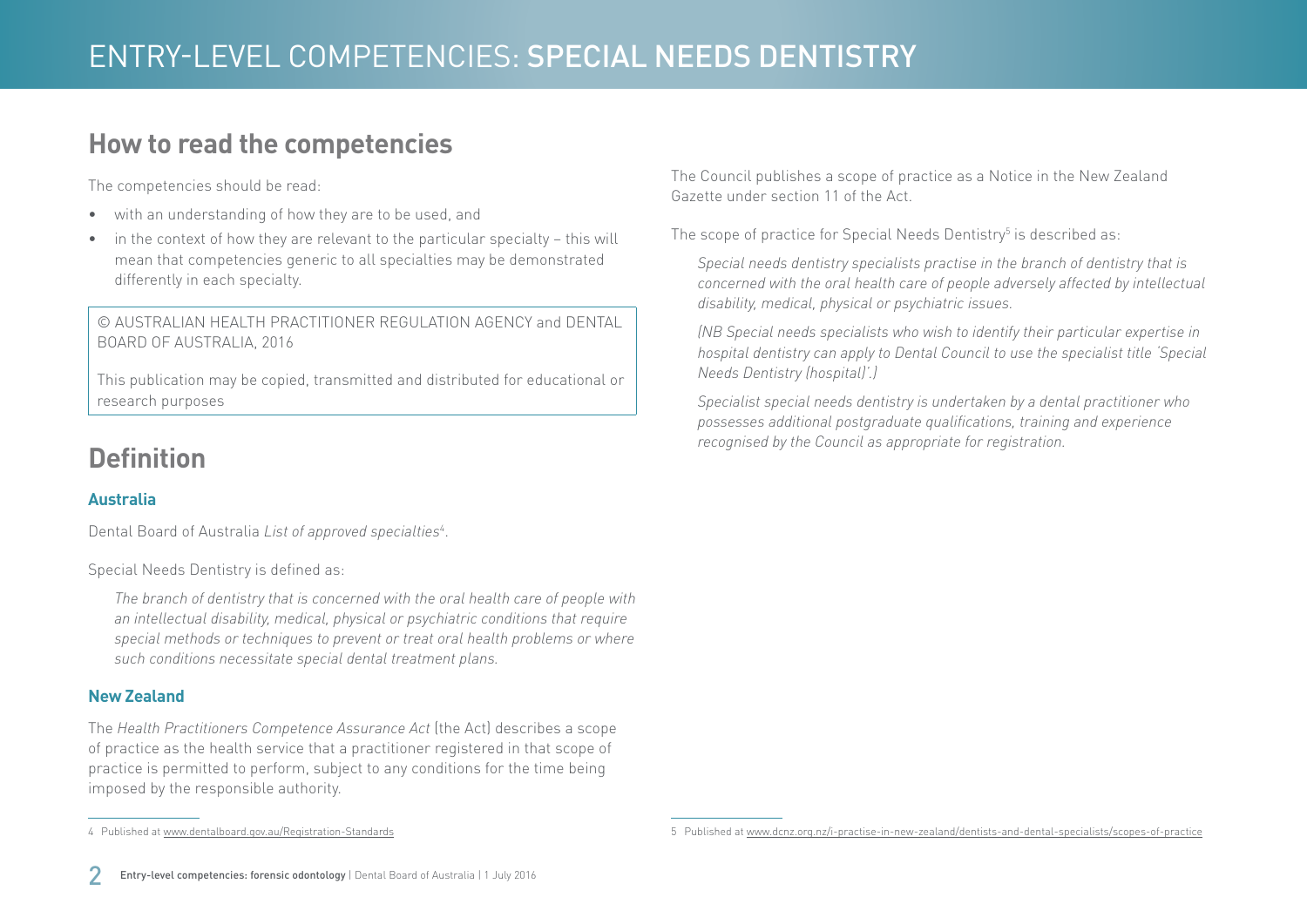# ENTRY-LEVEL COMPETENCIES: SPECIAL NEEDS DENTISTRY

| <b>Domain</b>                                                                                                                                                                                                                    | <b>Competencies</b>                                                                                                                                                                                                                                                                                                                                                                                                                                                                                                                                                                                                                                                                                                                                                                                                                                                                                                                                                                                                                                                                                                                                                                                                                                                                                |
|----------------------------------------------------------------------------------------------------------------------------------------------------------------------------------------------------------------------------------|----------------------------------------------------------------------------------------------------------------------------------------------------------------------------------------------------------------------------------------------------------------------------------------------------------------------------------------------------------------------------------------------------------------------------------------------------------------------------------------------------------------------------------------------------------------------------------------------------------------------------------------------------------------------------------------------------------------------------------------------------------------------------------------------------------------------------------------------------------------------------------------------------------------------------------------------------------------------------------------------------------------------------------------------------------------------------------------------------------------------------------------------------------------------------------------------------------------------------------------------------------------------------------------------------|
| 1. Professionalism                                                                                                                                                                                                               | Generic                                                                                                                                                                                                                                                                                                                                                                                                                                                                                                                                                                                                                                                                                                                                                                                                                                                                                                                                                                                                                                                                                                                                                                                                                                                                                            |
| On graduation a dental specialist<br>will have the knowledge and<br>skills to demonstrate autonomy,<br>expert judgement, adaptability<br>and responsibility as a<br>practitioner and show leadership<br>in the dental profession | A graduate specialist is expected to be competent in the following, as relevant to the specialty:<br>recognising the personal limitations and scope of the specialty and knowing when to refer or seek advice appropriately<br>a.<br>practising with personal and professional integrity, honesty and trustworthiness<br>providing patient-centred care, including selecting and prioritising treatment options that are compassionate and respectful of patients' best<br>interests, dignity and choices and which seek to improve community oral health<br>understanding and applying the moral, cultural, ethical principles and legal responsibilities involved in the provision of specialist dental care<br>d.<br>to individual patients, to communities and populations<br>displaying appropriate professional behaviour and communication towards all members of the dental team and referring health practitioner/s<br>е.<br>understanding and applying legislation including that related to record-keeping<br>demonstrating specialist professional growth and development through research and learning<br>q.<br>supporting the professional development and education for all members of the dental and/or health community, and<br>h.<br>demonstrating leadership in the profession. |
| <b>2. Communication and social</b><br>skills<br>On graduation a dental specialist<br>will be able to interpret and<br>transmit knowledge, skills and<br>ideas to dental and non-dental<br>audiences.                             | Generic<br>A graduate specialist is expected to be competent in the following, as relevant to the specialty:<br>identifying and understanding a patient's, or their parent's, guardian's or carer's expectations, desires and attitudes when planning and<br>a <sub>x</sub><br>delivering specialist treatment<br>communicating effectively with patients, their families, relatives and carers in a manner that takes into account factors such as their age,<br>b.<br>intellectual development, social and cultural background<br>use of technological and telecommunication aids in planning and delivering specialist treatment<br>C.<br>communicating effectively in all forms of health and legal reporting, and<br>d.<br>interpreting and communicating knowledge, skills and ideas.<br>е.                                                                                                                                                                                                                                                                                                                                                                                                                                                                                                  |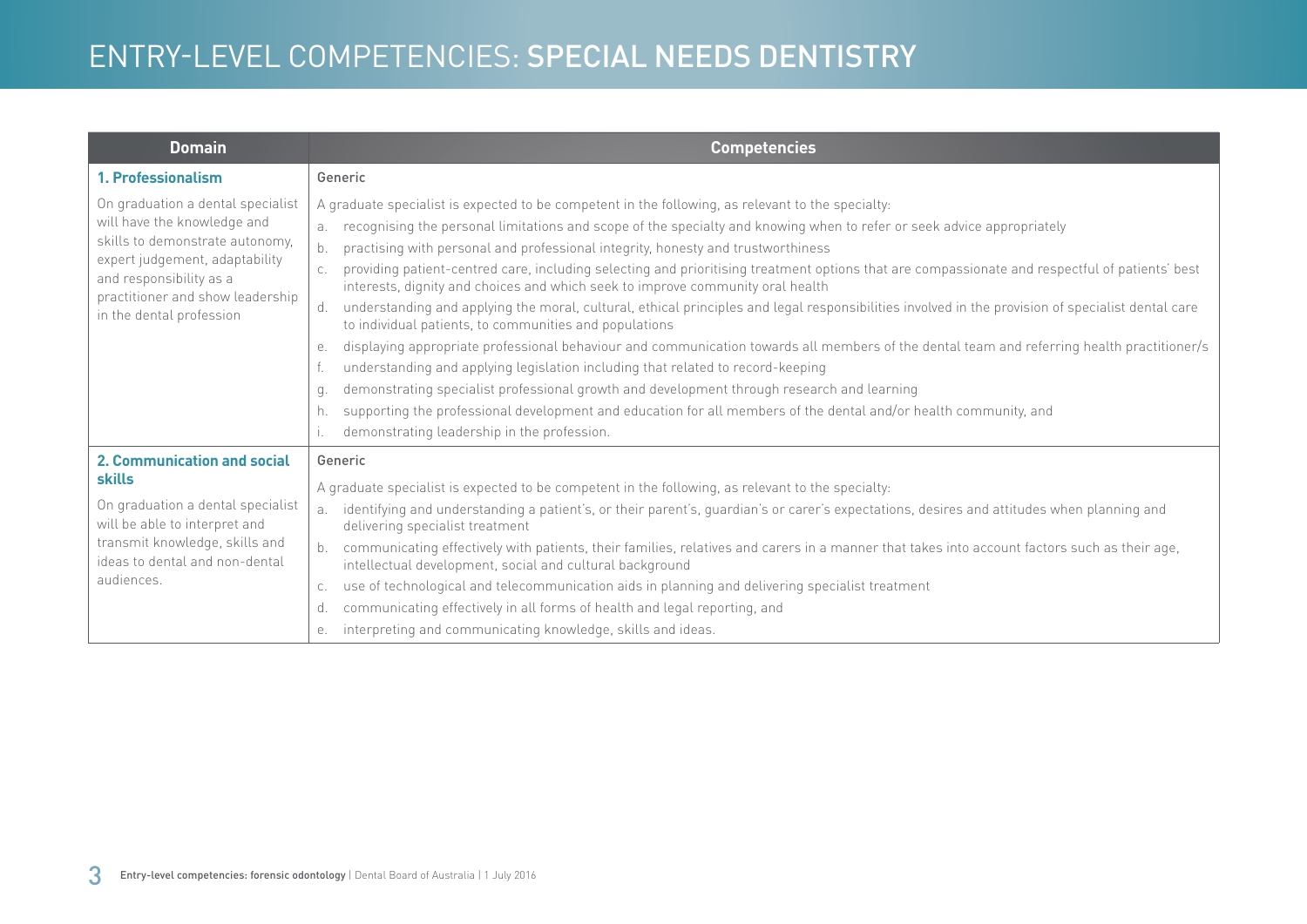# ENTRY-LEVEL COMPETENCIES: SPECIAL NEEDS DENTISTRY

| <b>Domain</b>                                                                                                                                                                                                                                                                                                                                                                  | <b>Competencies</b>                                                                                                                                                                                                                                                                                                                                                                                                                                                                                                                                                                                                                                                                                                                                                                                                                                                                                                                                                                                                                                                                                |
|--------------------------------------------------------------------------------------------------------------------------------------------------------------------------------------------------------------------------------------------------------------------------------------------------------------------------------------------------------------------------------|----------------------------------------------------------------------------------------------------------------------------------------------------------------------------------------------------------------------------------------------------------------------------------------------------------------------------------------------------------------------------------------------------------------------------------------------------------------------------------------------------------------------------------------------------------------------------------------------------------------------------------------------------------------------------------------------------------------------------------------------------------------------------------------------------------------------------------------------------------------------------------------------------------------------------------------------------------------------------------------------------------------------------------------------------------------------------------------------------|
| 3. Critical thinking                                                                                                                                                                                                                                                                                                                                                           | Generic                                                                                                                                                                                                                                                                                                                                                                                                                                                                                                                                                                                                                                                                                                                                                                                                                                                                                                                                                                                                                                                                                            |
| On graduation a dental specialist<br>will have the expert, specialised<br>cognitive and technical skills in a<br>body of knowledge or practice to<br>independently analyse critically,<br>reflect on and synthesise<br>complex information, problems,<br>concepts and theories and<br>research and apply established<br>theories to a body of knowledge<br>or practice.        | A graduate specialist is expected to be competent in the following, as relevant to the specialty:<br>critically evaluating scientific research and literature, products and techniques to inform evidence-based specialist practice, and<br>a.<br>synthesising complex information, problems, concepts and theories.<br>b.                                                                                                                                                                                                                                                                                                                                                                                                                                                                                                                                                                                                                                                                                                                                                                         |
| <b>4. Scientific and clinical</b><br>knowledge<br>On graduation a dental specialist<br>will have a body of knowledge<br>that includes the extended<br>understanding of recent<br>developments in a discipline<br>and its professional practice, as<br>well as knowledge of research<br>principles and methods<br>applicable to the specialty and<br>its professional practice. | Generic<br>A graduate specialist is expected to be competent in the following areas of knowledge, as relevant to the specialty:<br>historical and contemporary literature<br>a.<br>the scientific basis of dentistry including the relevant biological, medical and psychosocial sciences<br>b.<br>development, anatomy, physiology and pathology of hard and soft tissues of the head and neck<br>C.<br>the range of investigative, technical and clinical procedures, and<br>d.<br>management and treatment planning with multidisciplinary engagement for complex cases, including compromised patients.<br>е.<br>Specific<br>A graduate specialist is expected to be competent in the following areas of knowledge, as relevant to the specialty:<br>guardianship, fostering and medical power of attorney<br>a.<br>complex medical, psychological and physical conditions<br>b.<br>assessment and management of orofacial pain<br>C.<br>the application of psychological development and behavioural management techniques<br>d.<br>the principles and application of pharmacology, and<br>е. |
|                                                                                                                                                                                                                                                                                                                                                                                | the appropriate use of sedation and anaesthetic techniques.                                                                                                                                                                                                                                                                                                                                                                                                                                                                                                                                                                                                                                                                                                                                                                                                                                                                                                                                                                                                                                        |